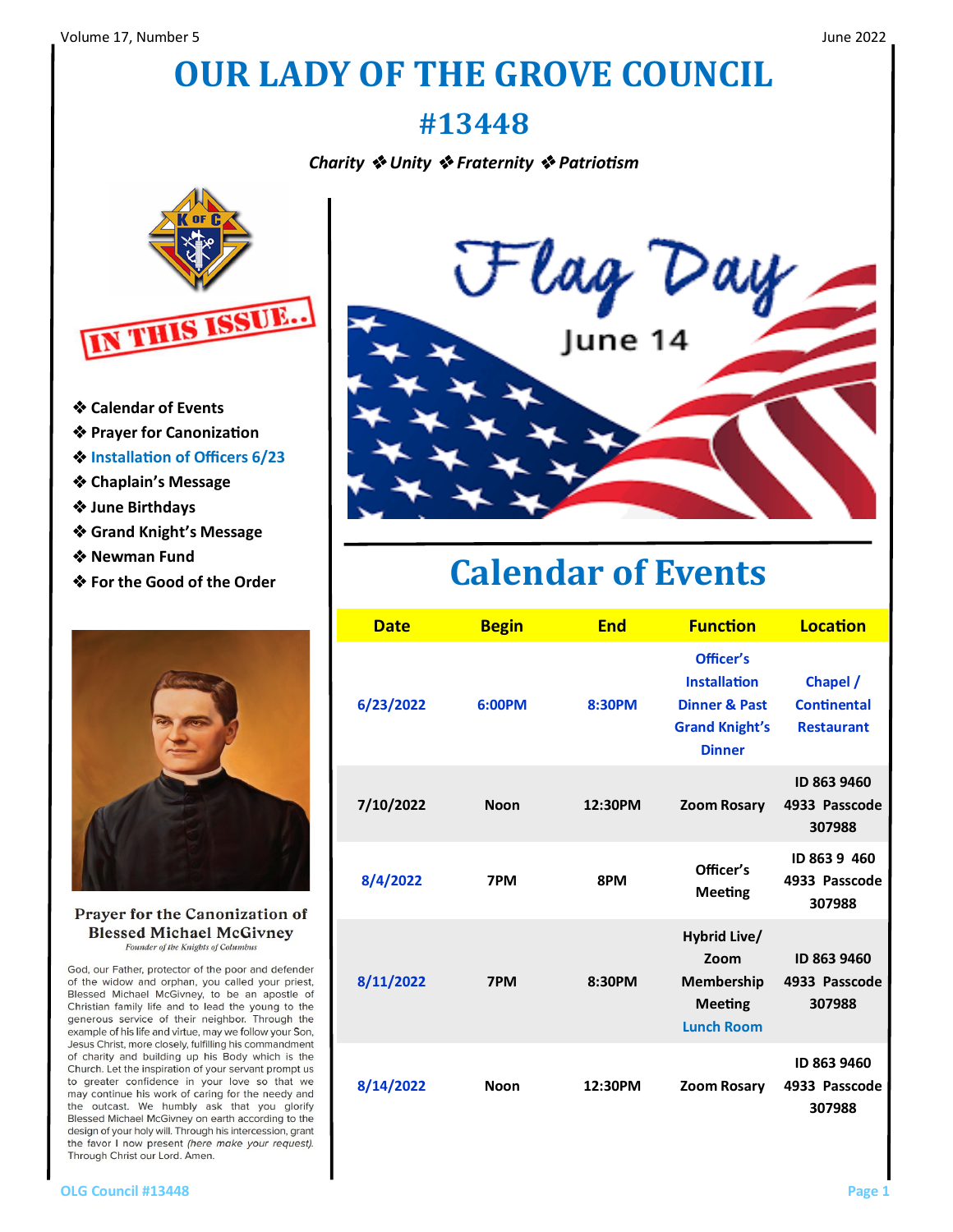

## **Chaplain's Message**

The month of June is dedicated to the Sacred Heart of Jesus, whose feast is celebrated on Friday June  $24<sup>th</sup>$ , 2021, followed by the Feast of the Immaculate Heart of Mary, to be celebrated on Saturday June 25<sup>th</sup>, 2022. The Catholic Church recognizes the Twin Hearts of Jesus in the Sacred Heart and Mary in the Immaculate Heart of Mary. The Heart as we know is the seat of our emotions that takes commands from the Mind.

The Mind and Heart work together to share the Love of God that we all share in Faith. As we celebrate the Feast of the Sacred Heart, let us remind ourselves of the tremendous LOVE that the Word became Flesh showed us by sharing the life of a human person and dying for the whole human race for the forgiveness of our sins.

After His death He even promised to continue to be present to us to love and care for us. As a practical example for us, He gave us the Sacrament of the Eucharist wherein, we believe that Jesus Christ is really and truly present to us under the appearance of Bread and Wine. **We celebrate the Feast of Corpus Christi on June 19, 2022.** On this day we also celebrate "Fathers Day" to remember and honor the Fathers of all the children and others who have filled in the role of 'Fathers'.

June July are traditionally the Summer months and the schools and educational institutions close for the summer. Naturally, during these holidays there is a general tendency for families to take time out from the usual schedule and go on vacation. Vacations are good things for every human being. It gives us a chance to stop from our regular routine and reflect on who we are and where are we aiming for. **While we take this time out and reflect, let us not forget that there is no vacation from our Spiritual Life.** God is always present to us and constantly wishing to relate with each one of us. Let us spend some time in prayer and reflection and reflect on the dependence on God and gratefully give thanks to God for all the gifts God has given us.

**I wish each one of you a restful and peaceful summer time and God Bless you and all your loved ones.**

*Father Denis Carneiro*



| June 2 Loc Vu       |                          |
|---------------------|--------------------------|
|                     | June 6 Dr. Leo Njongmeta |
|                     | June 10 Mike McEvov      |
|                     | June 10 Robert Swanson   |
|                     | June 22 Bruce Martinelli |
|                     | June 27 David Kukral     |
|                     | June 28 Charles Rickert  |
| June 28 Ted Valenti |                          |



#### **Grand Knight's Message**

**I hope to see** *a good turn out* **for the installation of the newly elected officers, will take place at our Social Meeting on June 23rd.** 

**Mass in the chapel (old church) will begin at 6PM, with the installation ceremony immediately afterward.**

**Then we will re-conveine at the Continental Restaurant for a combination Officer's Installation and Past Grand Knights Dinner. \$35 per person. Please reply to me at (216) 496-1137 to secure a place at the dinner. Spouses welcome.**

**WGK David Kukral**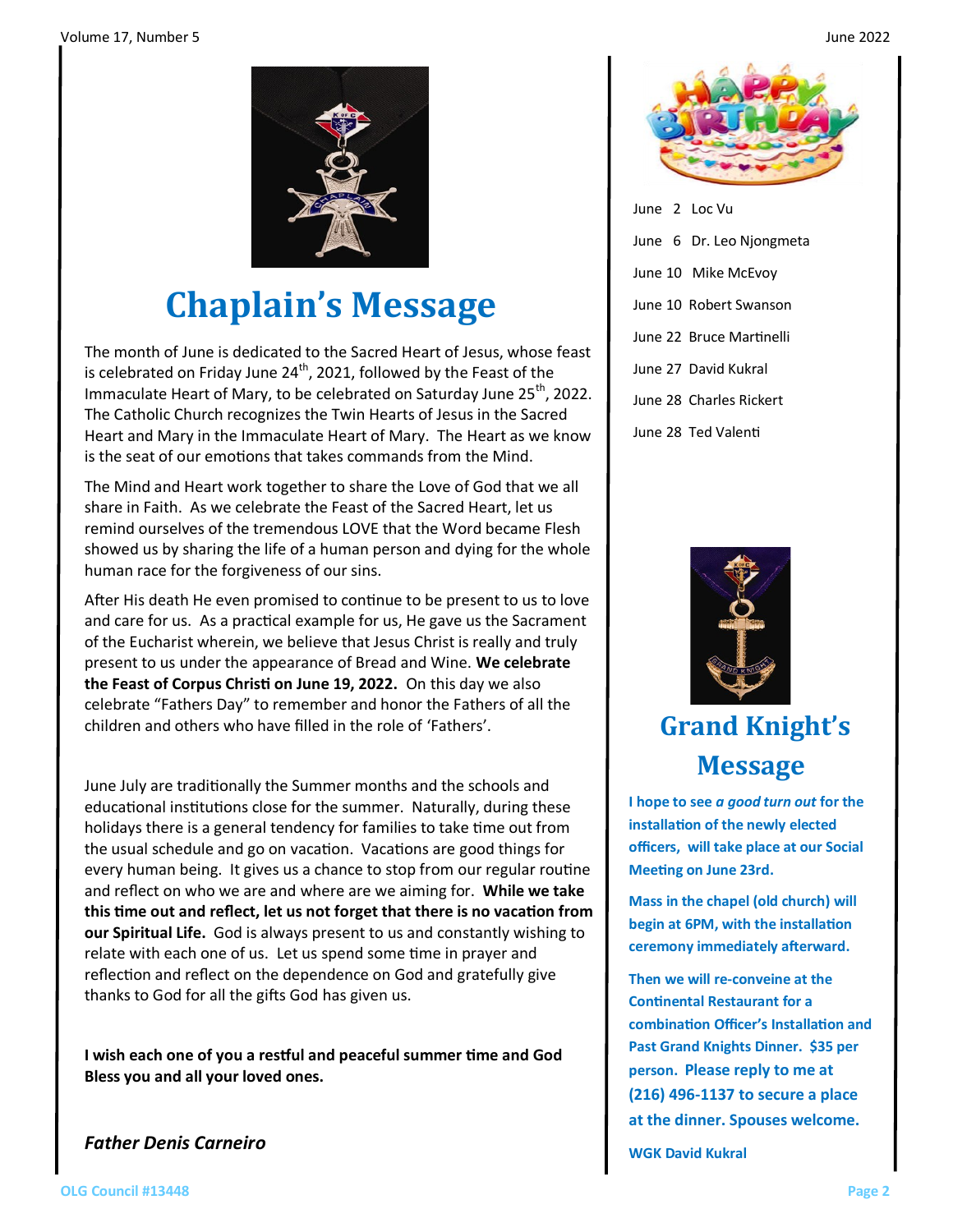**NOTICE: No postcards are being sent out this year. Please donate online or mail a check to Illinois State Council Charities, Inc. P.O. Box 681 Kankakee, IL 60901. Indicate "Newman Fund" on the memo line of your check and include your membership number and Council number.**



# It's still not too late to donate to the Newman Fund Online